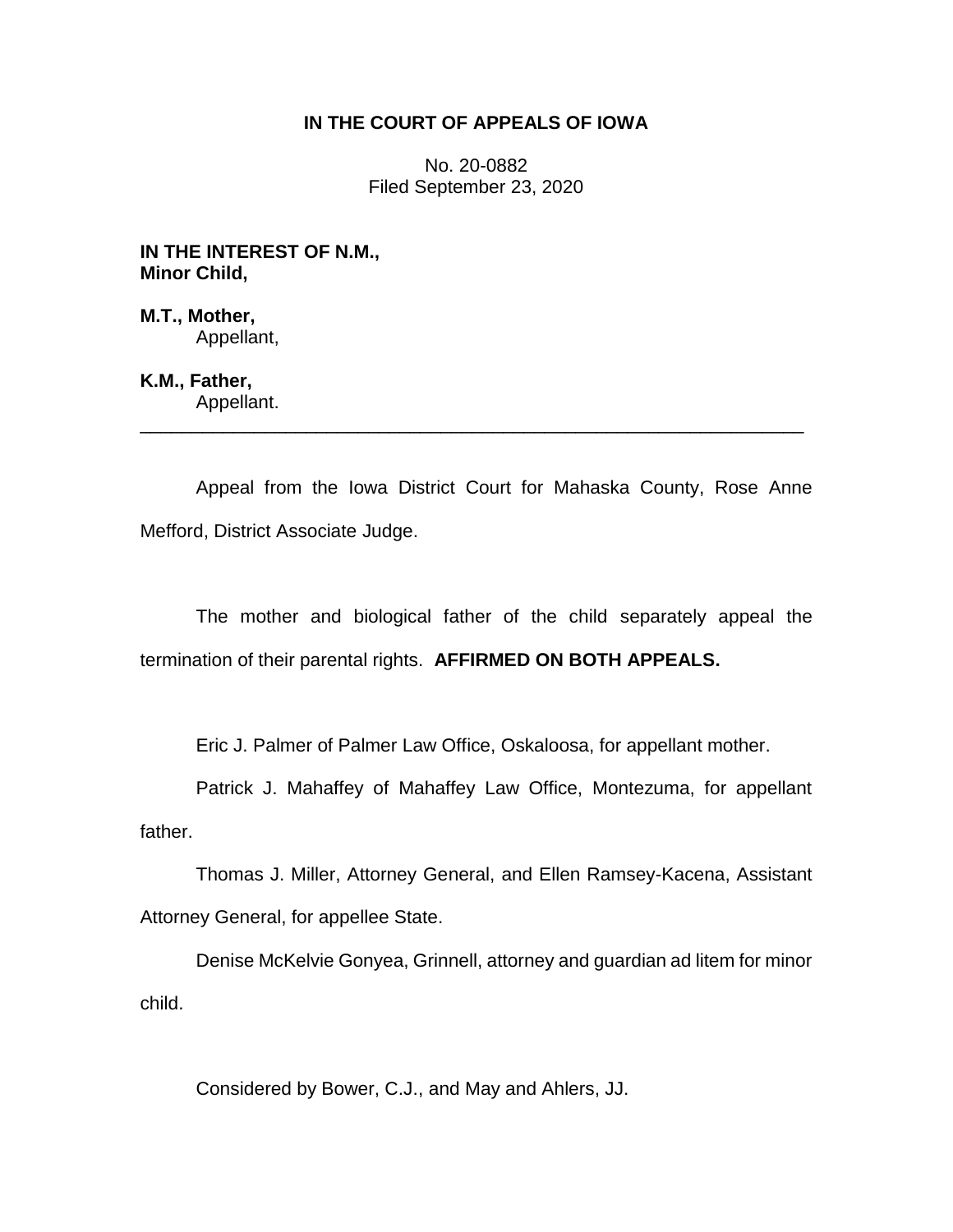**AHLERS, Judge.**

 $\overline{a}$ 

N.M. was born in January 2019 and removed from the parents' care at the age of three months. Prior to removal, the child had been dropped at least twice, deprived of food to the point of being re-hospitalized, and otherwise largely ignored by the parents. Fast-forwarding approximately nine months after removal to the termination-of-parental-rights hearing, the child had never been returned to the care of the parents and the parents had not progressed past supervised visits. The juvenile court terminated the parental rights of the mother, the biological father, and the legally established father (the mother's husband). Only the mother and biological father appeal.<sup>1</sup>

Our review of a termination-of-parental-rights proceeding is de novo. *In re A.S.*, 906 N.W.2d 467, 472 (Iowa 2018). On de novo review, we are not bound by the juvenile court's factual findings, but we 'give them weight, especially in assessing the credibility of witnesses.'" *Id.* (quoting *In re A.M.*, 843 N.W.2d 100, 110 (Iowa 2014)).

Review of termination-of-parental-rights proceedings under Iowa Code chapter 232 (2019) follows a three-step analysis: (1) determine whether any ground for termination under section 232.116(1) has been established; (2) determine whether the best-interest-of-the-child framework set forth in section 232.116(2) supports termination of parental rights; and (3) "consider whether any

<sup>&</sup>lt;sup>1</sup> Because the legally established father did not appeal, we have little need to address him in this opinion. When we refer to "the parents" in this ruling, we are referring to the mother and the biological father. When we refer to the legallyestablished father, we refer to him as such.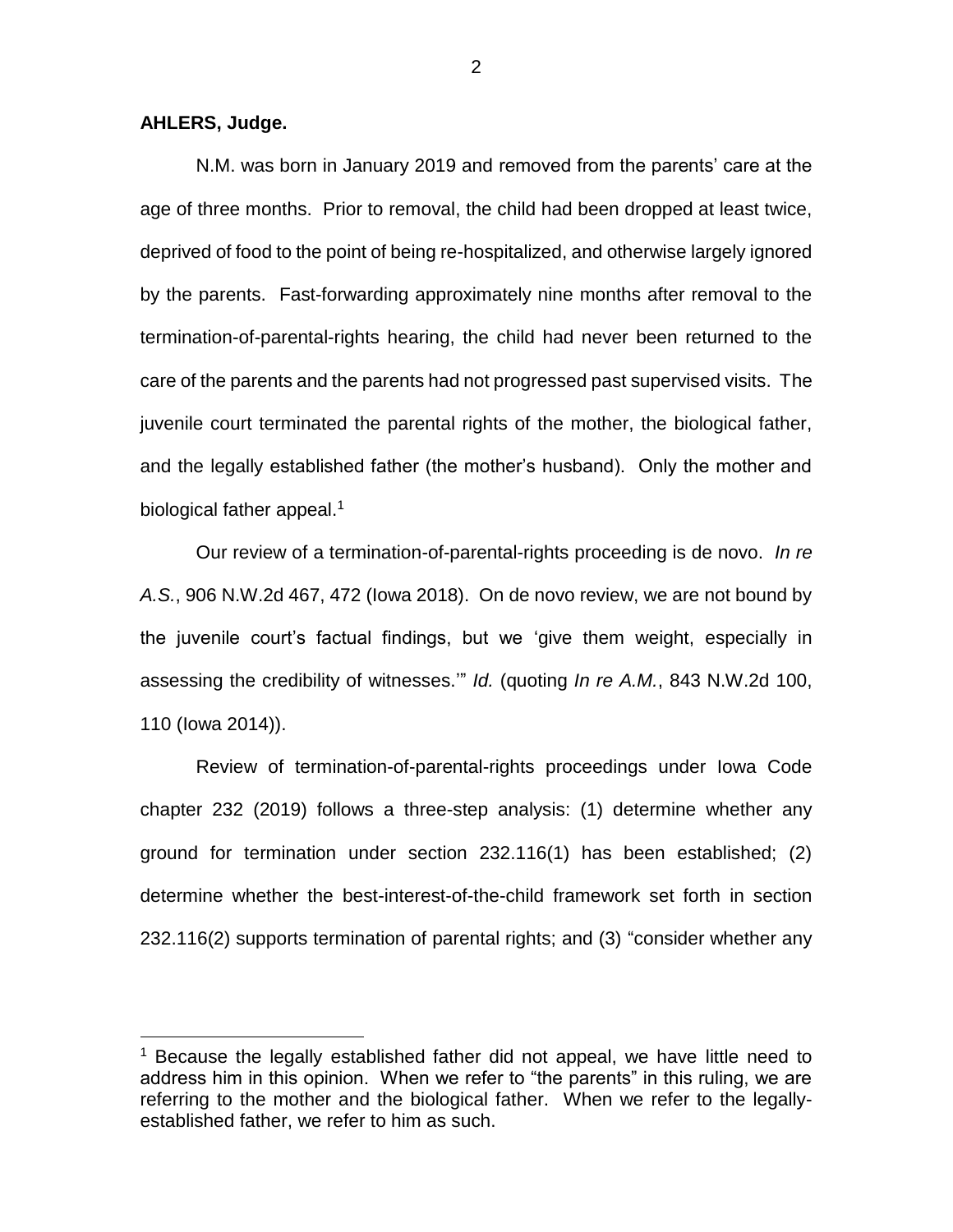exceptions in section 232.116(3) apply to preclude termination of parental rights." *In re M.W.*, 876 N.W.2d 212, 219–20 (Iowa 2016).

From what we can glean from the petitions on appeal, $<sup>2</sup>$  the parents are</sup> challenging one element of the statutory grounds for termination (step 1) and the determination that termination is in the child's best interest (step 2). To the extent any other challenges were intended to be asserted, we deem the issues waived for failure to adequately identify or argue the issues. *See Soo Line R.R. Co. v. Iowa Dep't of Transp.*, 521 N.W.2d 685, 691 (Iowa 1994) (holding "random mention of an issue, without elaboration or supportive authority, is insufficient to raise the issue for" appellate consideration); *see also In re C.B.*, 611 N.W.2d 489, 492 (Iowa 2000) ("A broad, all encompassing argument is insufficient to identify error in cases of de novo review.").

The parental rights of both parents were terminated pursuant to Iowa Code section 232.116(1)(h), which requires proof of the following:

(1) The child is three years of age or younger.

 $\overline{a}$ 

(2) The child has been adjudicated a child in need of assistance pursuant to section 232.96.

(3) The child has been removed from the physical custody of the child's parents for at least six months of the last twelve months,

 $2$  We express some uncertainty as to the issues presented because of the nature of the petitions filed. Each petition listed only one issue. However, either in the heading identifying the issue or in the body of the argument that followed, each party blended multiple concepts, causing uncertainty as to the issues the party desired us to address. We recognize the expedited time deadlines and truncated procedures for appeals in termination-of-parental-rights cases create challenges for the attorneys. *See In re C.M.*, 652 N.W.2d 204, 208–09 (Iowa 2002) (discussing the expedited procedure for termination appeals).We endeavor to accommodate the attorneys in light of those challenges by giving them the benefit of the doubt when determining the issues presented. Nevertheless, it would assist us, and decrease the likelihood of a misunderstanding as to the issues presented, if an appealing party separately identified and argued each issue presented, even if additionally identified issues involve arguing many of the same facts.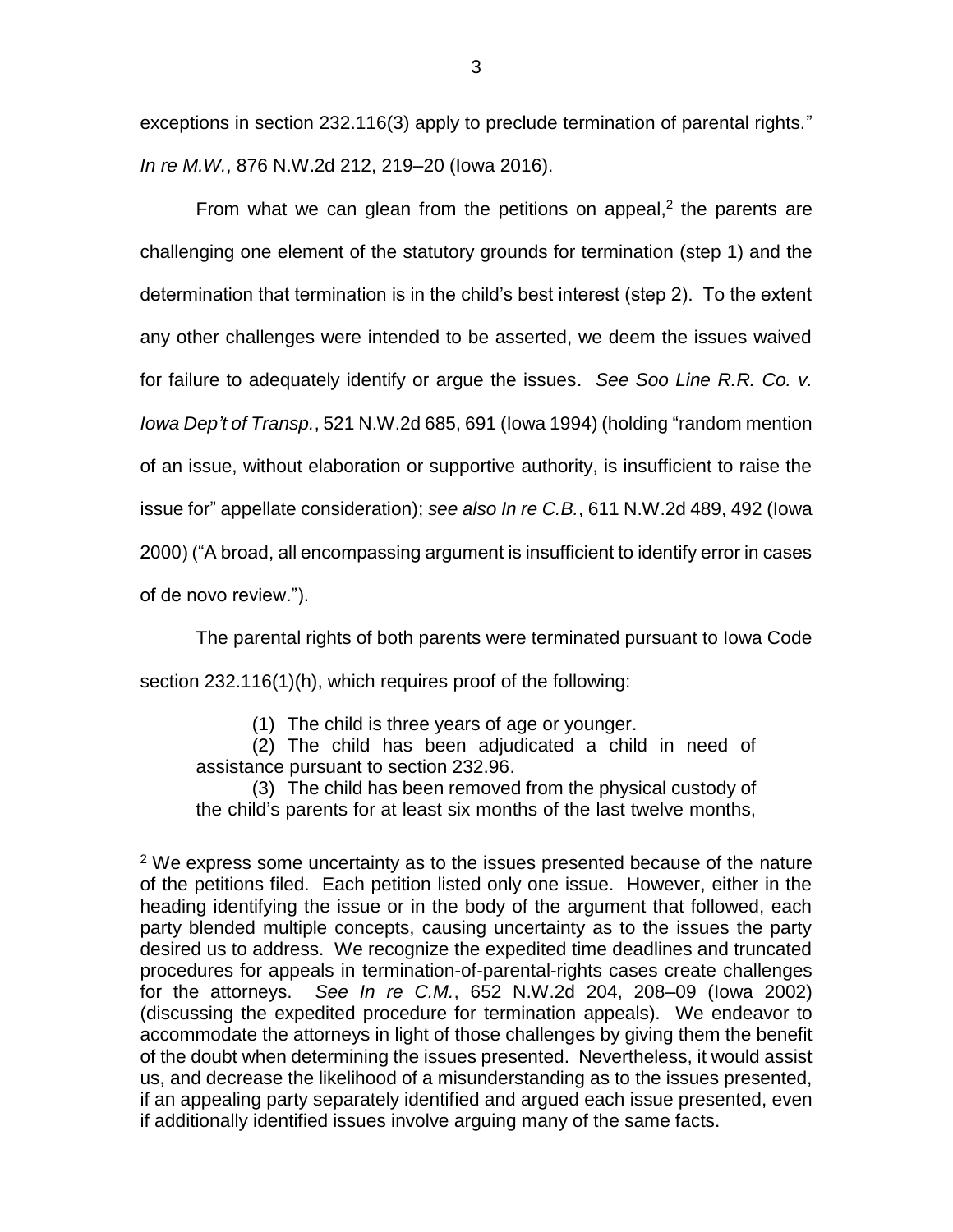or for the last six consecutive months and any trial period at home has been less than thirty days.

(4) There is clear and convincing evidence that the child cannot be returned to the custody of the child's parents as provided in section 232.102 at the present time.

The parents challenge only the fourth element, claiming the child could have been returned to their care at the time of the termination hearing. *See In re D.W.*, 791 N.W.2d 703, 707 (Iowa 2010) (interpreting the statutory language "at the present time" to mean "at the time of the termination hearing"). However, neither parent points to any evidence that supports their claims. Instead, they argue they have been making some progress, are participating in most of the services offered, and should have been given more time to succeed. Consistent with their blending of issues in their petitions on appeal as mentioned earlier, this appears to be a blending of the arguments on the statutory grounds and best-interest issues.

As to the statutory grounds issue, the parents' argument does not advance their cause. Whether the parents were making progress or could have succeeded at some future time does not negate the juvenile court's determination that the child could not be returned to the care of either parent at the time of the termination hearing. In fact, it is an acknowledgment of the correctness of the juvenile court's finding. On our de novo review, we agree with the juvenile court that the child could not be returned to either parent at the time of the termination hearing, so the statutory grounds for termination were satisfied.

Turning to each parent's argument that termination of their respective rights is not in the child's best interest, we consider the parents' claims that they had done much of what had been asked of them and had made some progress, transportation issues caused by their lack of means formed the primary reason for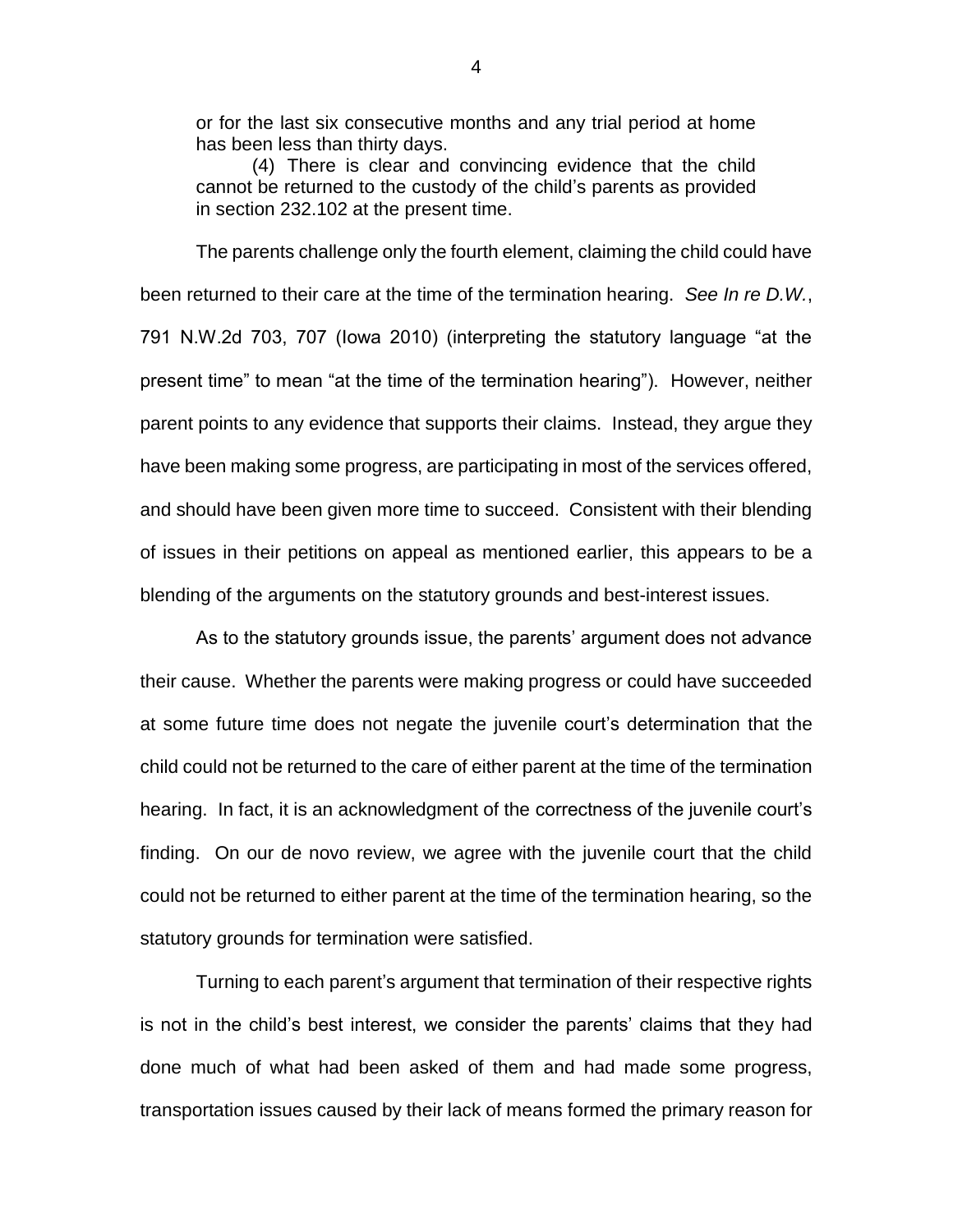their shortcomings, and it is not in the child's best interest to "rush" termination. We find these arguments unpersuasive.

When evaluating whether termination is in a child's best interest, we "give primary consideration to the child's safety, to the best placement for furthering the long-term nurturing and growth of the child, and to the physical, mental, and emotional condition and needs of the child." Iowa Code § 232.116(2). And "[i]t is well-settled law that we cannot deprive a child of permanency after the State has proved a ground for termination under section 232.116(1) by hoping someday a parent will learn to be a parent and be able to provide a stable home for the child." *In re P.L.*, 778 N.W.2d 33, 41 (Iowa 2010).

Contrary to the parents' assertions, this was not a "rush" to termination. "We have repeatedly followed the principle that the statutory time line must be followed and children should not be forced to wait for their parent to grow up." *In re N.F.*, 579 N.W.2d 338, 341 (Iowa Ct. App. 1998). The parents were given more than the six-month time frame provided for in section 232.116(1)(h)(3) to participate in services and demonstrate the ability to parent without supervision. Neither parent has done that.

This child was repeatedly underfed and put in harm's way due to undernourishment while in the parents' care, even during a time when the parents were being intensely supervised and assisted. The parents did not implement suggestions for improved parenting, even on such basic ideas as properly clothing the child and keeping unnecessary items out of the child's crib. The parents developed no meaningful bond with the child, with the father frequently refusing to hold the child because he did not want to "spoil" her.

5